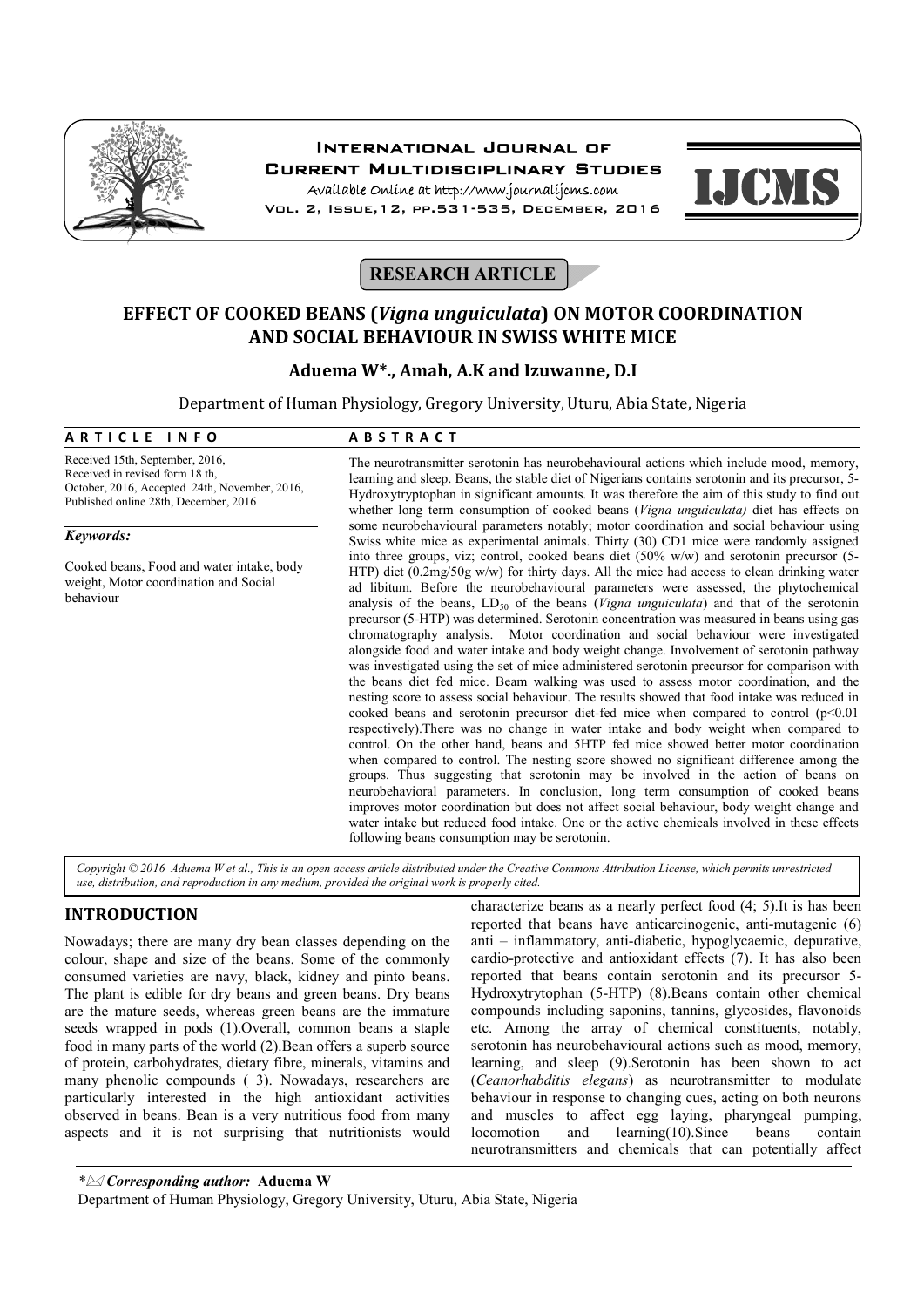behavioural patterns, it may be worthwhile to find out whether long-term consumption of cooked beans diet can affect behaviour.

Therefore, this research on cooked dry beans (*Vigna unguiculata*) is worthwhile for the public to know whether Nigeria beans will be beneficial or harmful in the listed neurobehavioral parameters, namely; motor coordination and social behaviour.

### **MATERIALS AND METHODS**

#### *Experimental animals*

Thirty (30) adult Swiss white mice weighing between 15-30g obtained from the disease -free stock of the animal house, Department of Physiology, University of Nigeria, Nsukka were used for this research work. The animals were randomly assigned into three (3) groups of ten (10) animals per group. Each mouse in a study group was individually housed in a plastic cage with iron gauze bottom grid and a wire screen top. The animal room was adequately ventilated, and kept at room temperature and humidity of  $22\pm3$ <sup>0</sup>c and 40-70% respectively with 12 hour natural light-dark cycle.

#### *Experimental Design*

Mice were weighed using digital weight balance. Identification of animals was simply done using identification cards attached to each cage, because animals were singly housed. The mice were grouped into three: Each of these groups consisted of ten (10) mice [group 1=control, group 2=cooked beans and group 3= 5HTP]. In all, thirty (30) mice were used for the experiments and the experiments were run for thirty (30) days. The mice were aged between 30 and 35 days and weighed between 15g and 30g. All the animals were clinically and andrologically examined and confirmed to be free from systemic disorders.

#### *Preparation of Feed*

Ten cups of bean was bought, out of which 5 cup was cooked, air dried and grounded into powder form.

#### *Preparation of Powdered Beans Diet*

Fifty gram of powdered cooked beans was mixed separately with 50g of normal rodent chow making 50 % ( $w/w$ ) of beans diet. The diet was then used to feed the test groups.

#### *Preparation of Serotonin Precursor Diet*

Synthetic serotonin precursor(5-Hydroxytryptophan) was obtained from May and Baker (M&B) limited, Enfield, Middle Sex, United Kingdom(UK), and used for the study. From the estimation of the powdered 5-Hydroxytryptophan (serotonin precursor) content of cooked beans according to the method of Feldman and M-Lee (11) as modified by Mosienko *et al.*, (12).The serotonin precursor diet was prepared by mixing 20mg(0.04g) of the precursor in 100g of the feed. One gram (1g) of the mixture was mixed with 99g of the feed. So that the amount of 5HTP added was equivalent to that contained in the beans diet. An electric blender was used to blend the mixture to form the serotonin precursor diet.

#### *Procedure for motor coordination*

The mice were carried to the test room in their home cages. The mouse was removed from its home cage and placed at one end of the balance beam. After the mouse has secured its grip on the beam, the trial begins. The maximum length of the trial is five minutes. The mouse is tested under white light, during the dark phase. The beam is cleaned with 70% ethanol and permitted to dry between each trial.

#### *What was measured?*

Distance travelled: The number of line crosses.

Foot Slips: Number of times one of the mouse's back feet slips from the beam

Number of turns: Frequency that the animal reversed direction Latency to fall: Time at which the animal fell off of the beam. If a fall occurred the animal was not placed back on the beam but was returned to the home cage. The trial was not repeated.

#### *Nesting procedure*

Nesting behaviour has been used as an assay for social behaviour (13). Mice was housed individually and tested in their home cages. One hour before giving the mice nesting materials, all enrichment objects in the home cages of the mice were removed. About 3.0g of nesting material was supplied to each mouse in its home cage and allowed for 24 hours. Twenty hours later, the nest was assessed using the rating scale supplied by Deacon (14). This was based on what will be seen.

*Statistical Analysis:* Data between the groups was analyzed by one-way analysis of variance (ANOVA) followed by Posthoc using Newman-Keuls. Data were presented as Mean  $\pm$  SEM and a "P" value less than 0.05, was considered statistically significant.

## **RESULTS**

#### *Footslip*

The frequency of foot slips of the different experimental groups was recorded as  $7.20 \pm 0.88$ ;  $4.38 \pm 1.00$ ; /5min and  $2.71 \pm 1.00$ 0.42/5min for mice fed with control, cooked beans and serotonin precursor diets respectively. The frequency of foot slips for the cooked beans was significantly different from control at  $(p<0.05]$ , fig.1). However, the serotonin precursor fed mice was also significantly lower (P<0.01) compared to control.



**Fig 1** frequency of foot slips for assessing motor coordination among the different experimental groups. Values are expressed as mean  $\pm$  SEM, n = 10; \*significantly different from control at p<0.05; \*\*P<0.01vs control.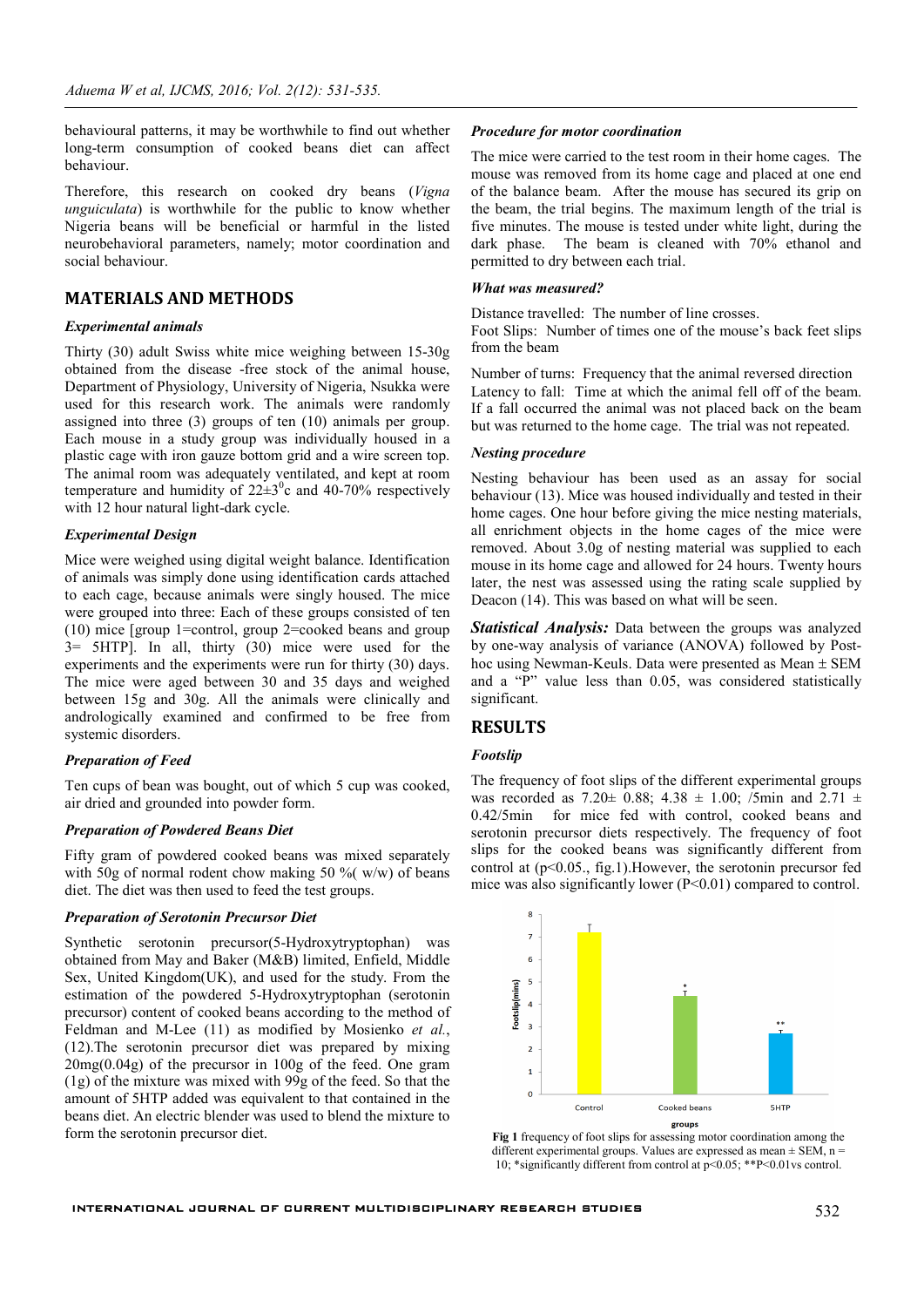#### *Distance Covered*

Figure 2, shows the distance covered in the different experimental groups which are recorded as:  $41.71 \pm 3.99$ ;  $60.88 \pm 8.47/5$  min and  $85.50 \pm 8.46$  for mice fed control, cooked beans and serotonin precursor diet respectively. The distance covered for mice fed with cooked beans diets during bean walking was significantly higher (P<0.05) compared to control. However, the serotonin precursor fed mice was also significantly higher (P<0.01) compared to the control group.



**Fig 2** distance covered for assessing motor coordination among the different experimental groups. Values are expressed as mean  $\pm$  SEM, n = 10; \*significantly different from control at p<0.05;\*\*P<0.01vs control.

#### *Latency of Fall*

The latency of fall of the different experimental groups is as follows:  $7.36 \pm 10.56$ ;  $11.83 \pm 1.27$  and  $15.37 \pm 3.48$  seconds for mice fed control, cooked beans and serotonin precursor diet respectively. The latency of fall was longer for the cooked beans and serotonin precursor diet fed mice compared to control at  $p<0.05$  (Figure.3).



**Fig3** latency of fall for assessing motor coordination among the different experimental groups. Values expressed as mean± SEM,\*significantly different from control at  $p<0.05$ ; \*\*P<0.01 vs. control.

#### *Nesting score in the social behaviour test*

The nesting score in the social behaviour test of nest building was  $2.30 \pm 0.37$ ;  $2.38 \pm 0.32$ %) and  $2.71 \pm 0.42$  (%) for mice fed control, cooked beans and serotonin precursor diet

respectively. There was no significant differences among the groups (figure 4.).



**Fig 4** nesting social behaviour among the different experimental groups score for assessing. Values are expressed as mean  $\pm$  SEM, n = 10; No significant differences among groups.

#### *Mean body weight change*

Fig.5 shows the mean body weight changes in the experimental groups. The mean values were  $4.01\pm0.65$ ;  $5.28\pm1.47$  and  $3.96\pm$ 1.51grams in mice fed control, cooked bean and serotonin precursor diet respectively. The body weight changes did not differ significantly from that of the control.



**Fig 5** body weight changes of the different experimental groups. Values are expressed as mean  $\pm$  SEM, n = 10; No significant differences among groups.

#### *Mean daily food intake*

Fig .6 shows the mean daily food intake values of the three experimental groups were  $8.44 \pm 0.5$  (control),  $7.9 \pm 0.09$ (cooked) and  $7.9\pm 0.08$  grams (serotonin precursor). The mean food intake was significantly lower in the group of mice fed cooked beans and serotonin precursor diet compared to control  $(p<0.01)$ .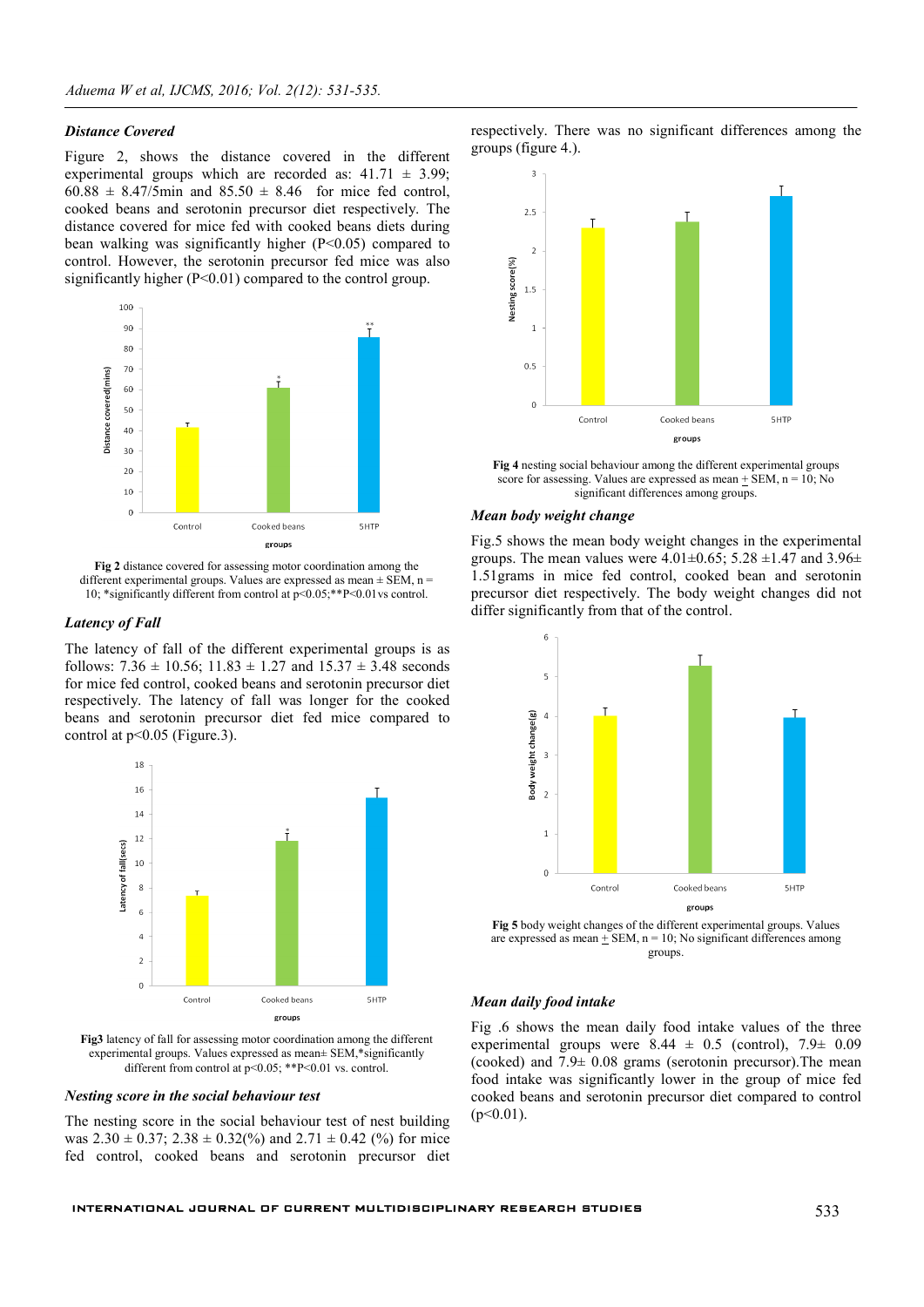

**Fig 6** mean food intake of the different experimental groups. Values are expressed as mean  $\pm$  SEM, n = 10; \*\*P<0.01vs control.

#### *Mean water intake*

The mean water intake for the mice fed with control and cooked beans diet respectively; are statistically shown in fig 7. There mean values are:  $5.74 \pm 0.1$  (control);  $5.71 \pm 0.13$  (cooked beans) and  $5.61 \pm 0.11$  ml (serotonin precursor). The mean water intake between the different groups was not significantly different compared to the control.



**Fig 7** mean water intake of the different experimental groups. Values are expressed as mean  $+$  SEM,  $n = 10$ ; No significant differences among groups.

## **DISCUSSION**

Beam walking is a test for motor coordination and balance. The results in beam walking showed that the beans and serotonin precursor group showed better motor coordination compared to control. This is because, decreased frequency of foot slips and longer latency of falls indicate a higher level of maneuverability in the beam, thus indicating better motor coordination and therefore the better the motor learning ability. The mean daily food intake was observed to be significantly lower in mice fed cooked beans and serotonin precursor diet than in the group fed with the control diet. Food and water intake is controlled by the lateral hypothalamic nucleus and the ventromedial hypothalamic nucleus. The lateral hypothalamic

nucleus is the hunger centre and so, when stimulated the animal eats and drinks voraciously. On the other hand, ventromedial hypothalamic nucleus is the satiety centre and so, when stimulated the animal stops feeding. It is possible therefore, that cooked beans diet may have a stimulatory effect on the ventromedial hypothalamic nucleus thus causing satiety, thereby decreasing food intake. In support of the result of this study, previous research shows that serotonin modulates dopamine action, thereby decreasing appetite (15).

On the other hand, the mean water intake was not significantly different between the test groups and the control group. Water intake is controlled by the Osmoreceptors or 'thirst' receptors in the hypothalamus. The Osmoreceptors stimulate thirst when the blood concentration of electrolytes (osmolarity) is high (16).Conversely; inhibition of this centre reduces thirst. It is likely therefore that certain unknown phytochemical compound in beans may be responsible for the regulation of the thirst centre. The exact mechanism by which cooked black eye beans reduces food intake but does not affect water intake remain to be elucidated and by implication a need for further studies in this regard.

The mean body weight change did not differ significantly in the test groups at the end of the experiments. This observation is consistent with the earlier study carried out by Livesey *et*  al*.,(*17) which reported that eating beans helps to normalize body weight.

The nesting score is an assessment of social behaviour. Nesting behaviour which is a reflection of social behaviour in mice may shed light on some significant disorders of human social behaviour such as schizophrenia and autism. Abnormal social behaviour exhibited in mice form a core deficit associated with autism spectrum disorder. (18).Mice in this case huddle together and are able to fluff up suitable beds from their nesting materials(19).A poor performance in the nesting task may indicate impairment of social relationship in the mice and perhaps a pointer to the presence of autistic behaviour. High level of nesting behaviour as indicated in the nesting score (increase grades) indicates increased social behaviour. The results showed that the mice that were fed cooked beans and serotonin precursor diet were not significantly different from that of the control. However, all the mice fed cooked beans diet were able to build their nest well with no one showing any deficit in nest building. Therefore, cooked beans diet did not affect social behaviour and social interaction in mice. Serotonin and beans diet may therefore not affect social behavior in mice.

In conclusion; this research has shown that cooked beans diets may have increased the serotonin levels in the brain, thus facilitating neurobehavioural processes mediated by serotonergic pathway. The current scope of this investigation suggests that long term consumption of beans (cooked) diet improves motor coordination but induces no social behavioural changes. It also decreases food intake but does not affect body weight and water intake.

#### **Acknowledgement**

We acknowledged Pa and Mrs B.A. Aduema for their priceless support.